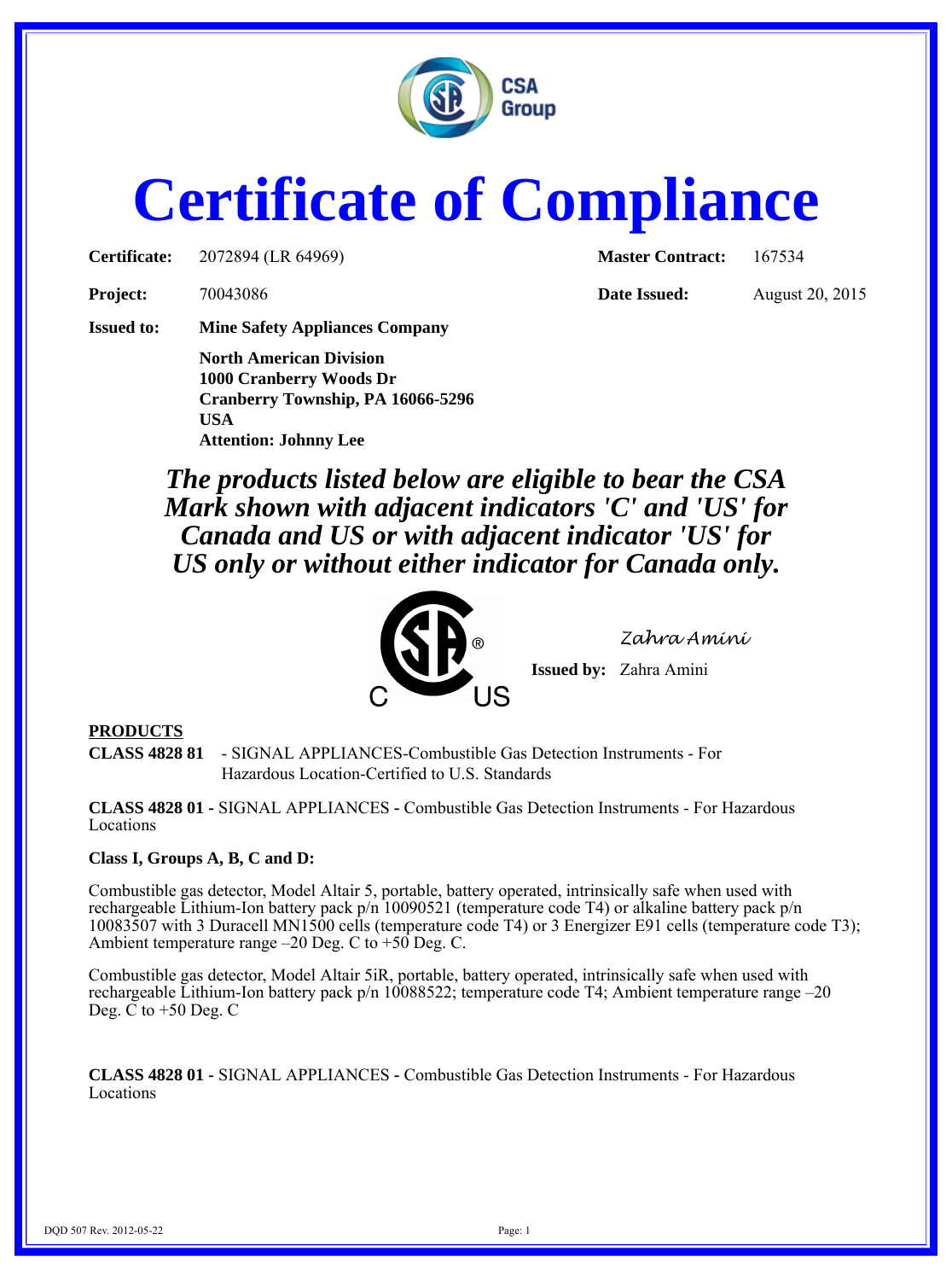

**Certificate:** 2072894 (LR 64969) **Master Contract:** 167534 **Project:** 70043086 **Date Issued:** August 20, 2015

## **Class I, Groups A, B, C and D:**

Combustible gas detector, Model Altair 5X, portable, battery operated, intrinsically safe when used with rechargeable Lithium-Ion battery pack p/n 10114835 (temperature code T4) or alkaline battery pack p/n 10114837 with 3 Duracell MN1500 cells (temperature code T4) or 3 Energizer E91 cells (temperature code T3); Intrinsic Safety Tamb. –40 Deg. C to  $+50$  Deg. C. Performance (C22.2 No. 152) Tamb. –20 Deg. C to  $+50$  Deg. C.

"NOTE: WIRELESS COMMUNICATION IS INTENDED FOR USE AS A SECONDARY REMOTE ALARM STATUS NOTIFICATION ONLY. PRIMARY ALARMING OF COMBUSTIBLE GAS HAZARDS IS PROVIDED LOCALLY BY DETECTOR".

Combustible gas detector, Model Altair 5XiR, portable, battery operated, intrinsically safe when used with rechargeable Lithium-Ion battery pack p/n 10114839 or 10114840; temperature code T4**;** Intrinsic Safety Tamb. –40 Deg. C to +50 Deg. C. Performance (C22.2 No. 152) Tamb. –20 Deg. C to +50 Deg. C.

## "NOTE: WIRELESS COMMUNICATION IS INTENDED FOR USE AS A SECONDARY REMOTE ALARM STATUS NOTIFICATION ONLY. PRIMARY ALARMING OF COMBUSTIBLE GAS HAZARDS IS PROVIDED LOCALLY BY DETECTOR".

## **APPLICABLE REQUIREMENTS**

| CAN/CSA-C22.2 No. 0-M91                                                        |                          | General Requirements - Canadian Electrical Code, Part II         |
|--------------------------------------------------------------------------------|--------------------------|------------------------------------------------------------------|
| CAN/CSA-C22.2 No.157-92<br>Hazardous Locations                                 | $\overline{\phantom{a}}$ | Intrinsically Safe and Non-Incendive Equipment for Use in        |
| CSA Std C22.2 No.30-M1986<br>Locations                                         | $\overline{\phantom{a}}$ | Explosion-Proof Enclosures for Use in Class I Hazardous          |
| CSA Std C22.2 No.152-M1984                                                     |                          | <b>Combustible Gas Detection Instruments</b>                     |
| UL Std No.913, 6th Ed.<br>Class I, II and III, Division 1, Hazardous Locations | ۰                        | Intrinsically Safe Apparatus and Associated Apparatus for Use in |
| ANSI/ISA-12.13.01-2000                                                         | $\overline{\phantom{0}}$ | Performance Requirements for Combustible Gas Detectors           |
| <b>MARKINGS</b>                                                                |                          |                                                                  |
| Altair 5 and 5iR:                                                              |                          |                                                                  |

- CSA Mark, with C/US designator
- Manufacturers identification
- Model designation
- serial number or date code
- the words, INTRINSICALLY SAFE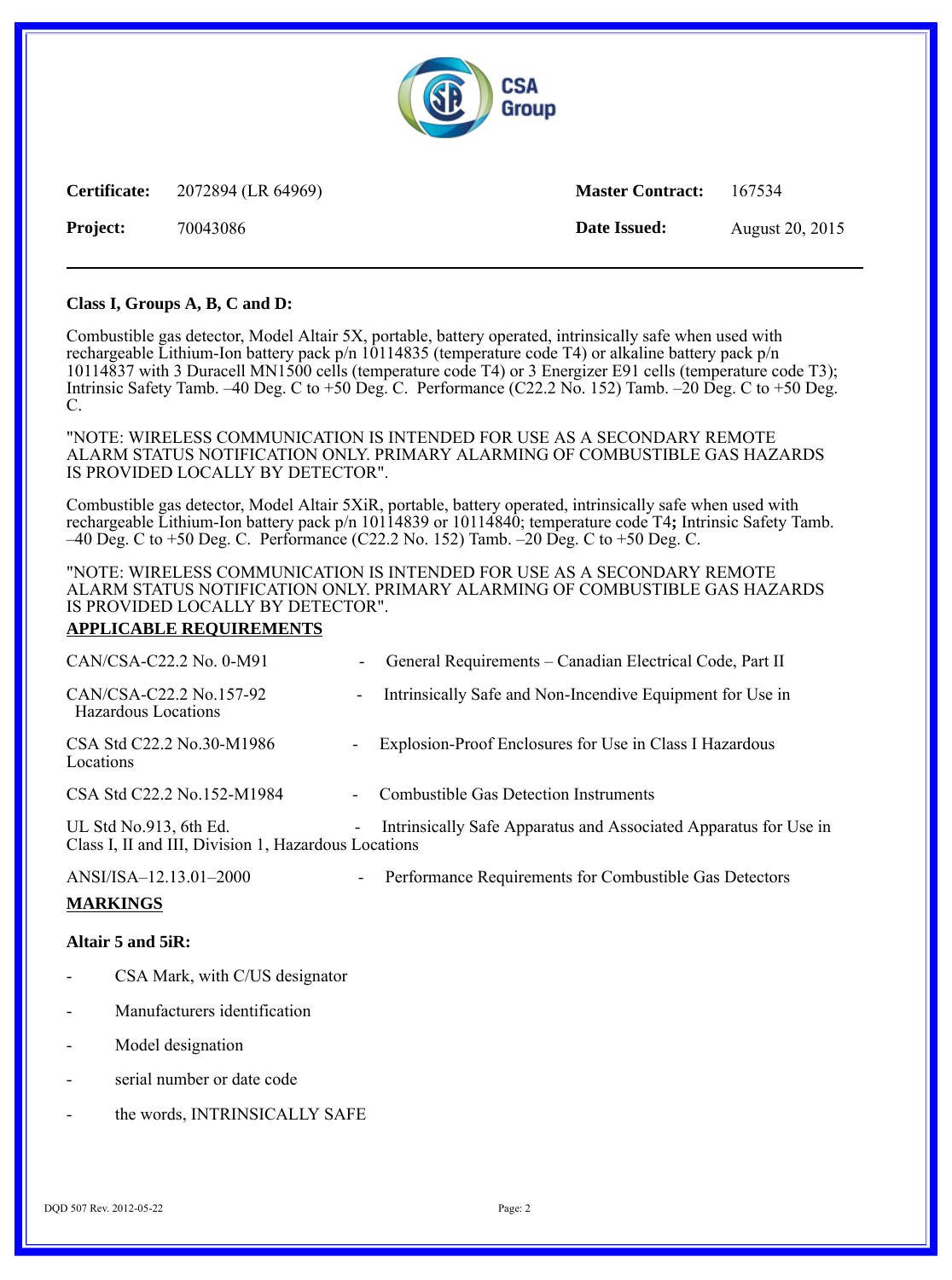

**Certificate:** 2072894 (LR 64969) **Master Contract:** 167534

**Project:** 70043086 **Date Issued:** August 20, 2015

the symbol, Exia

- the designation, C22.2 No. 152
- hazardous locations designation
- temperature code rating
- ambient temperature range
- the warning, SUBSTITUTION OF COMPONENTS MAY IMPAIR INTRINSIC SAFETY
- the warning, UNDERSTAND MAUAL BEFORE OPERATING

the statement (for Altair 5), USE ONLY Li-Ion PACK p/n 10090521 OR ALKALINE PACK P/N 10083507 WITH DURACELL MN1500 OR ENERGIZER E91

the statement (for Altair 5iR), USE ONLY Li-Ion PACK p/n 10088522

## **Altair 5X and 5XiR:**

- CSA Mark
- Manufacturers identification
- Model designation
- serial number or date code
- the words, INTRINSICALLY SAFE
- the symbol, Exia
- the designation, C22.2 No. 152
- hazardous locations designation
- temperature code rating:
- ambient temperature range: INTRINSIC SAFETY: -40°C  $\leq$  Ta  $\leq$  +50°C,

## C22.2 NO. 152 PERFORMANCE:  $-20^{\circ}$ C  $\leq$  Ta  $\leq$  +50°C

- the warning, SUBSTITUTION OF COMPONENTS MAY IMPAIR INTRINSIC SAFETY
- the warning, UNDERSTAND MAUAL BEFORE OPERATING